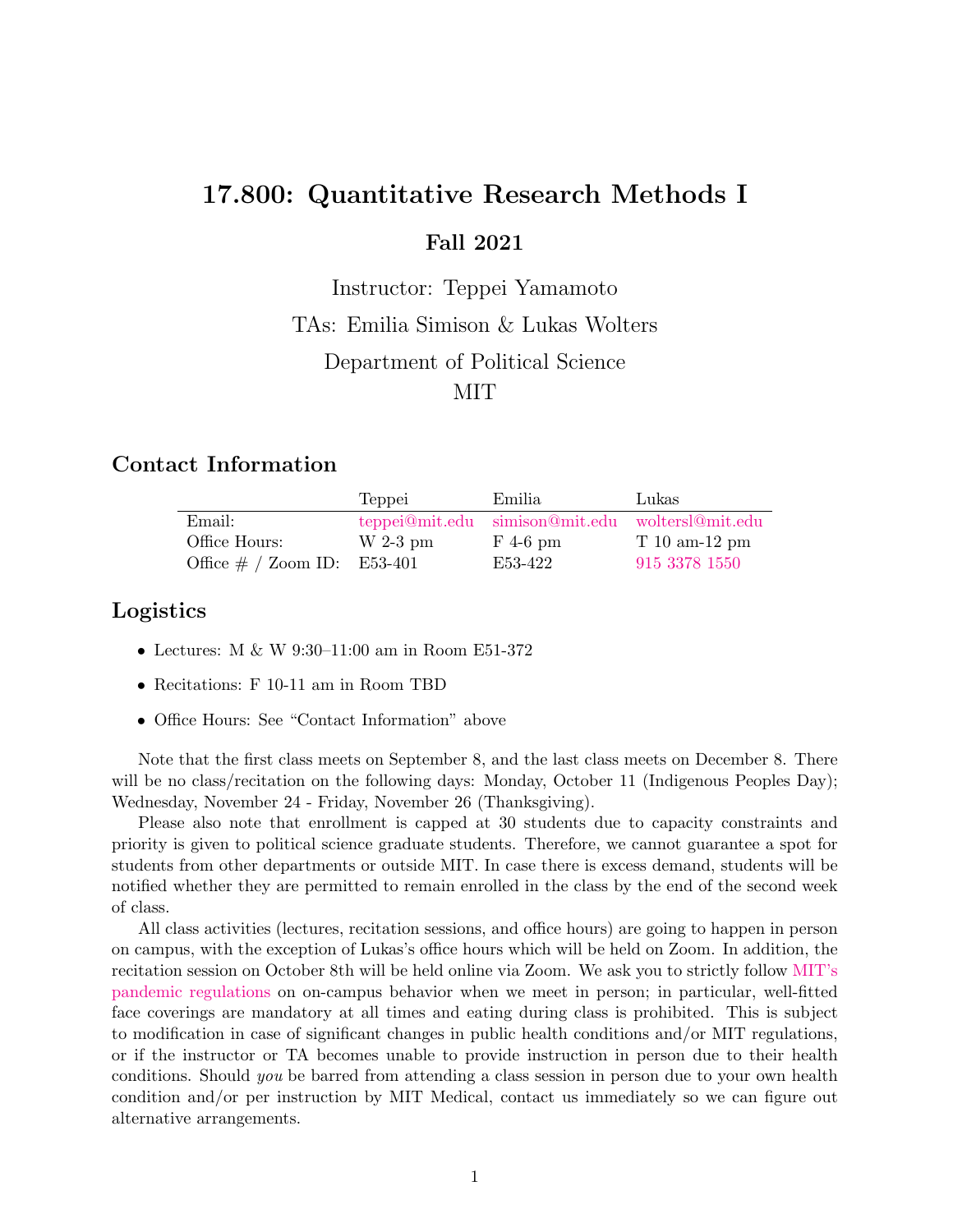### Overview and Goals

This is the first course in a four-course sequence on quantitative political methodology. Political methodology is a major subfield of political science which deals with the development and application of statistical methods to problems in political science. The subsequent courses in the sequence are 17.802, 17.804, and 17.806. By the end of the sequence, students will be capable of understanding and confidently applying a variety of statistical methods and research designs that are essential for political science research.

This first course provides a graduate-level introduction to regression models, along with the basic principles of probability and statistics which are essential for understanding how regression works. Regression models are routinely used in political science, policy research, and other disciplines in social science. The principles learned in this course also provide a foundation for the general understanding of quantitative political methodology. If you ever want to collect quantitative data, analyze data, critically read an article which presents a data analysis, or think about the relationship between theory and the real world, then this course will be helpful for you.

You can only learn statistics by doing statistics. In recognition of this fact, the homework for this course will be *extensive*. In addition to the lectures and weekly homework assignments, there will be required and optional readings to enhance your understanding of the materials. You will find it helpful to read these not only once, but multiple times (before, during, and after the corresponding homework).

The class is open to interested graduate students from other departments. Qualified undergraduates can also take the course subject to permission of the instructors.

#### Prerequisites

This course has the following prerequisites:

- Understanding of the basic linear algebra and calculus equivalent to the contents covered in the department's math camp. The notes used in the camp are posted on the Canvas course website (see below for the URL) for your reference.
- Basic knowledge of the R language.
- Willingness to work hard on unfamiliar materials.

In addition, you will benefit more from the class if you have taken one (or more) undergraduate classes in quantitative methodology (e.g., 17.803).

### Course Requirements

Grades will be based on:

- Weekly homework assignments (45\%) of final grade)
- Final homework assignment (20% of final grade)
- Three in-class quizzes (30\% of final grade)
	- Monday, October 4
	- Monday, November 8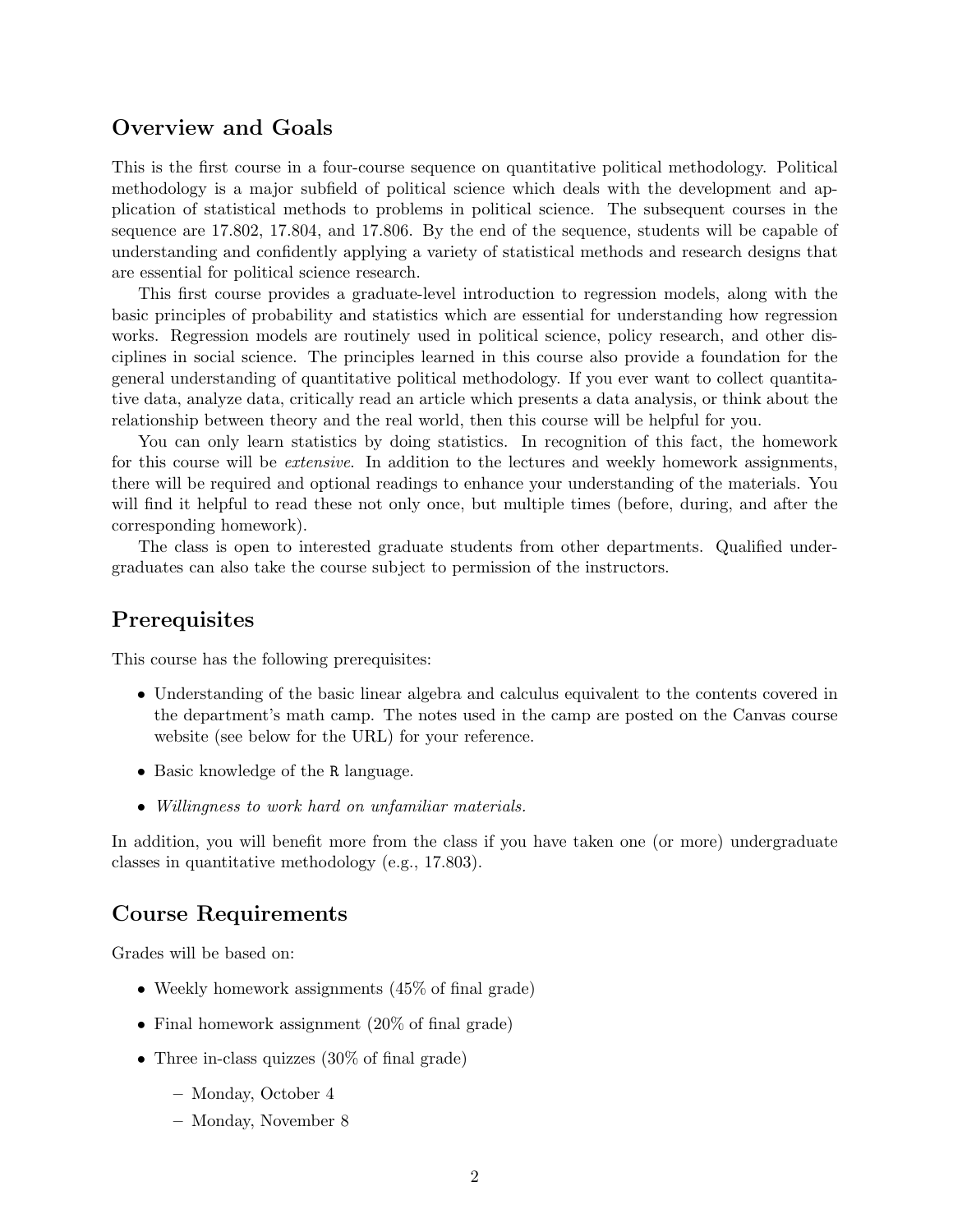- Monday, November 29
- Participation (5\%) of final grade).

The weekly homework assignments will consist of analytical problems, computer simulations, and data analysis. They will usually be assigned on Wednesday night and due the following Wednesday, prior to lecture. All assignments must be submitted electronically through the class Canvas site. No late homework will be accepted unless you ask for special permission from the instructor in advance of the deadline. All sufficiently attempted homework (i.e. a typed and well organized write-up with all problems attempted) will be graded on a three-point scale  $(\checkmark, \checkmark, \checkmark)$  $\checkmark$ ). You may re-write one assignment over the semester and have it regraded. If you choose to submit a re-write, it is due before the Wednesday lecture one week after the assignment is returned.

We encourage students to work together on the assignments, but you always need to write up and submit your own solutions. For the writeup, we strongly recommend software that is specifically designed for scientific writing. We especially recommend LAT<sub>E</sub>X, which is used widely in political science and across scientific disciplines. Another option is [R Markdown,](http://rmarkdown.rstudio.com/) which is simpler and particularly suited for documents that contain R code (but less commonly used for general scientific writing). We recommend *against* Microsoft Word, which is not designed for documents containing code or math. We also require that you make a solo effort at all the problems before consulting others in your group, and that you write the names of your co-workers on your assignments.

The final homework assignment of the term will be a special problem set, which will be longer than a regular problem set and weighted more heavily toward the calculation of the final grade. You will not be allowed to collaborate with anybody on the final problem set. This is to test if you have developed sufficient experience to work through problems on your own. No rewrite is permitted on the final assignment.

There will be three closed-book, in-class quizzes conducted on the dates listed above. The quizzes will occur during the first 30 minutes of the regular class time on those dates.

Although this course is primarily lecture-based, **participation** is important. We expect you to attend lectures and recitation sessions regularly. During the sessions, we encourage you to actively participate by asking questions and reacting to our questions. Participation in the Piazza discussion board (see below) will also count towards the participation grade.

Finally, please note that *no incompletes will be given in this course* except in highly unusual circumstances

#### Notes on Regrading Requests

If you think that there is an error in grading your problem set or quiz answer, you should always start by reading the solution carefully one more time, making sure you understand it well. Then, read your own answer as if you were reading it for the first time, and ask yourself whether any of the differences might reasonably have caused the point reduction. Note that it is what you actually wrote in your answer, not what you *intended* to communicate by writing your answer, that should be considered a reasonable basis for the possible grading error. That is, your answer needs to be self-contained and cannot be supplemented by any information you provide outside of your answer sheet.

If you still think there was truly an error in your grade, you can request a re-grading by emailing one of us about your intent. The TA who graded your answer will get in touch with you and discuss your concerns. Unless the request is about a simple factual error the TA can resolve without any uncertainty (e.g. scores were not added up correctly), the TA will forward your entire problem set or quiz for re-grading by either the other TA or the instructor. The new grader will re-grade the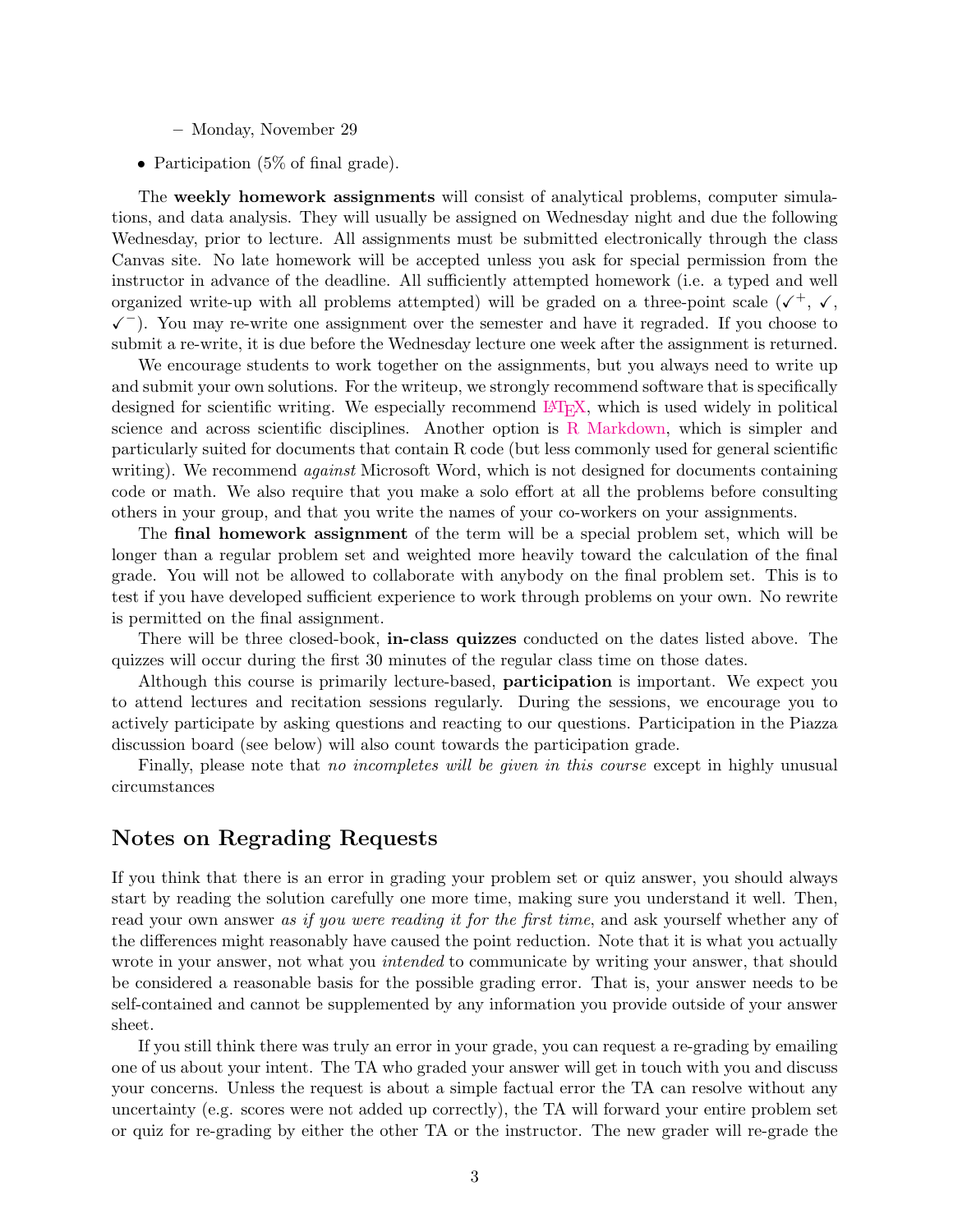whole problem set or quiz anew, not only the particular problem you had a dispute about, without regard to the original scores. The new grade will then replace your original grade for the problem set or quiz and become final, regardless of whether it is higher or lower.

#### Notes on Academic Integrity

Please respect and follow the rules written in MIT's handbook on academic integrity, which is available at:

#### <http://web.mit.edu/academicintegrity/>

In particular, the following is a (partial) list of the acts we will consider academically dishonest:

- Obtaining or consulting course materials from previous years
- Sharing course materials with people outside of the class, such as problem sets and solutions
- Copying and pasting someone else's answers to problem sets electronically, even if you collaborated with the person in a legitimate way (as specified above)

### Recitation Sessions and TA Help

Weekly recitation sessions will be held on Fridays from 10-11am in Room TBD. The session will cover a review of the theoretical material and also provide help with computing issues. The teaching assistant will run the sessions and can give more details. Attendance is strongly encouraged.

In addition to recitation, each TA will hold office hours once per week. See "Contact Information" above for the time and location. Questions will be addressed on a first-come, first-served basis.

The TAs for the course are very valuable resource for getting help on homework and understanding the material. While you are encouraged to talk with the TAs in office hours or via piazza if you run into problems with any aspect of the class, please also respect their time. In general, TAs are only expected to answer questions submitted via Piazza (see below) within 24 hours and they are not expected to answer queries during the weekend. In addition, in-person queries should be restricted to the TA's posted office hours or recitation.

#### Course Website

The course website is located at the following URL:

#### <https://canvas.mit.edu/courses/3556>

This site will provide copies of lecture slides, recitation materials, homework assignments, data sets, and links to reading materials.

#### Questions about Course Materials

In this course, we will utilize an online discussion board called *Piazza*. This is a question-andanswer platform that is easy to use and designed to get you answers to questions quickly. We encourage you to use the Piazza Q&A board when asking questions about lectures, problem sets, and other course materials outside of recitation sessions and office hours. You can access the Piazza course page either directly from the below address or the link posted on the Canvas course website: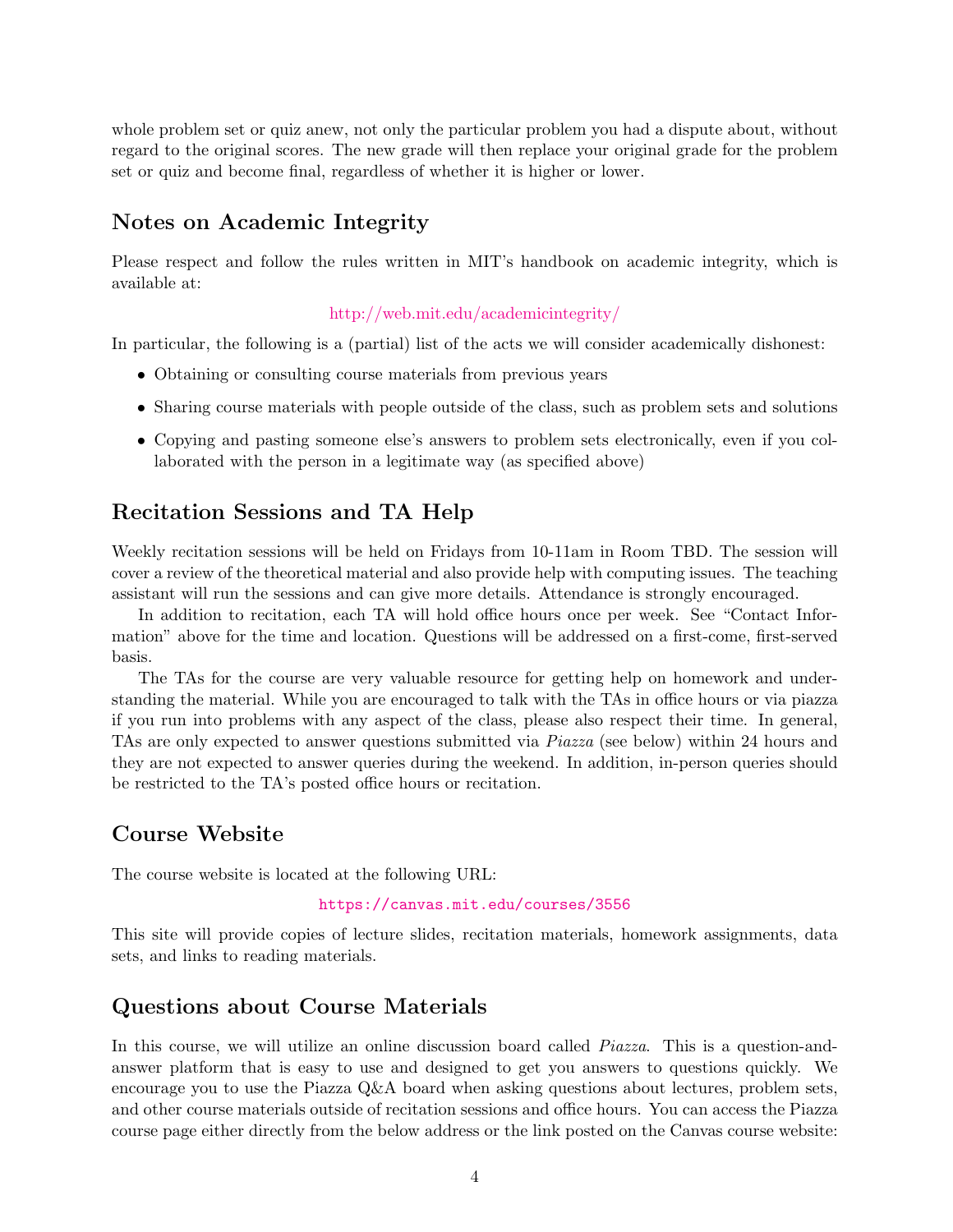#### <https://piazza.com/mit/fall2021/17800>

Using Piazza will allow students to see other students' questions and learn from them. Both the TAs and the instructor will regularly check the board and answer questions posted, although everyone else is also encouraged to contribute to the discussion. A student's respectful and constructive participation on the forum will count toward his/her class participation grade. Do not email your questions directly to the instructors or TAs (unless they are of personal nature) — we will not answer them!

#### Notes on Computing

We teach this course in [R](http://www.r-project.org/), an open-source statistical computing environment that is very widely used in statistics and political science. You can download it for free from [www.r-project.org.](http://www.r-project.org/) We recommend that you use the RStudio IDE (integrated development environment) to work with R, which can be downloaded for free from [http://www.rstudio.com.](http://www.rstudio.com)

If you did not attend the R portion of the department's math camp, the web provides many great tutorials and resources that can provide you with equivalent knowledge. [This list](https://www.rstudio.com/online-learning/#R) is a good list to start. A quick nice way to start you off is the R tutorial created by  $DataCampr$ : [here.](https://www.datacamp.com/courses/free-introduction-to-r) R runs on a wide variety of UNIX-based platforms (including Mac OS X), Windows and Linux – you can download and use it even if your computer is 10 years old. R makes programming very easy, has strong graphical capabilities, and also contains canned functions for most commonly used statistical procedures.

#### Books

#### Required Books

There will be required readings for each section of the course. Students are expected to complete them before the relevant materials are covered in the lectures. The following textbooks are required and will be used throughout the course.

- Bertsekas, Dimitri and Tsitsiklis, John. Introduction to Probability. 2nd edition.
- Wooldridge, Jeffrey. *Introductory Econometrics*. New York: South-Western. 5th edition.

If you are new to R and did not participate in the department's math camp, you are expected to work through the following tutorial (or an equivalent) as early as possible during the first few weeks of the semester: *[Introduction to R](https://www.datacamp.com/courses/free-introduction-to-r)* by DataCamp.

#### Optional Books

The following books are optional but may prove useful to students looking for additional coverage of some of the course topics. Some books are provided by MIT Libraries. Students can access available titles using the links below.

Other good textbooks:

• Freedman, David; Robert Pisani; and Roger Purves. Statistics. 4rd Edition. New York: Norton. (statistics basics)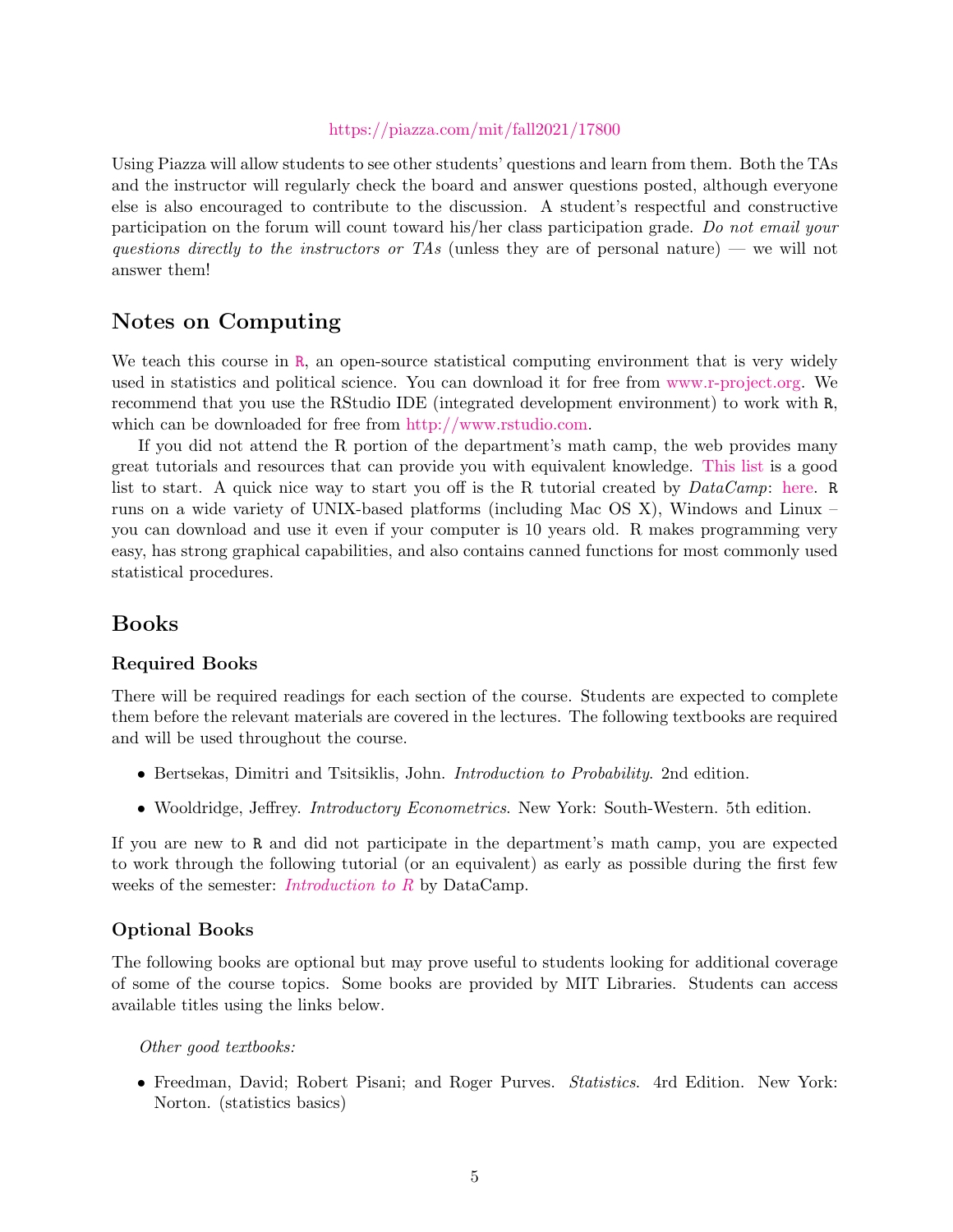- Andrew, Gelman and Jennifer Hill. Data Analysis Using Regression and Multilevel/Hierarchical Models. Cambridge University Press. (regression modeling) [Link.](https://ebookcentral.proquest.com/lib/mit/detail.action?docID=288457)
- Fox, John and Sanford Weisberg. An R Companion to Applied Regression. 2nd ed. (R, with focus on regression modeling)

For math background:

- Gill, Jeff. Essential Mathematics for Political and Social Research. 1st Edition. 2nd printing. New York: Cambridge University Press. [Link.](https://cup.org/3hRGvX8)
- Simon, Carl and Blume, Lawrence. Mathematics for Economists. New York: Norton.

For visualizing data (conceptual):

- Cleveland, William S. Visualizing Data. Summit, NJ: Hobart Press.
- Tufte, Edward. The Visual Display of Quantitative Information, 2nd Edition. Cheshire, CN: Graphics Press.

For visualizing data (implementation in R):

- Murrell, Paul. R Graphics. Chapman & Hall.
- Wickham, Hadley. ggplot2: Elegant Graphics for Data Analysis. Springer. [Link.](https://link.springer.com/book/10.1007%2F978-3-319-24277-4)
- Sarkar, Deepayan. Lattice: Multivariate Data Visualization with R. Springer. [Link.](https://link.springer.com/book/10.1007%2F978-0-387-75969-2)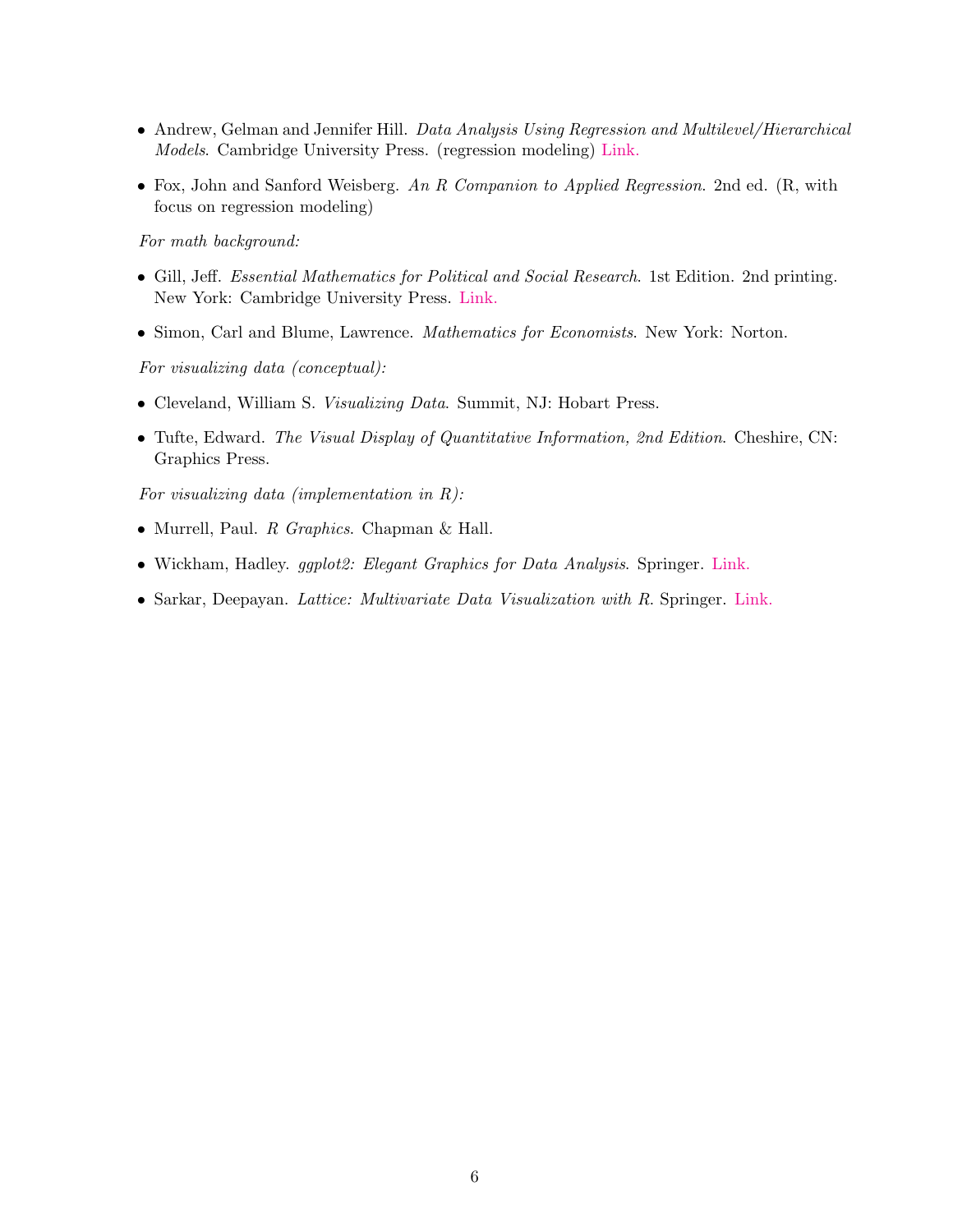# Course Contents and Reading Assignments

## 1 Introduction

- Overview and Course Requirements
- Course Outline

## 2 Elementary Probability Theory

- Why Do We Need Probability?
- Probability Axioms
- Marginal, Joint and Conditional Probability
- Law of Total Probability
- Bayes' Rule
- Independence

#### Required Readings:

- Bertsekas and Tsitsiklis, Chapter 1
- Wooldridge, Appendix A

## 3 Random Variables and Probability Distributions

- Discrete and Continuous Random Variables
- Measures of Location
- Measures of Dispersion
- Probability Distributions

#### Required Readings:

- Bertsekas and Tsitsiklis, Chapters 2.1–2.4 & 3.1–3.3
- Wooldridge, Appendix B.1 & B.3

## 4 Multiple Random Variables

- Joint and Conditional Distributions
- Conditional Expectation
- Covariance and Independence

#### Required Readings:

- Bertsekas and Tsitsiklis, Chapters 2.5–2.8, 3.4–3.7, 4.2  $\&$  4.3
- Wooldridge, Appendix B.2 & B.4–B.5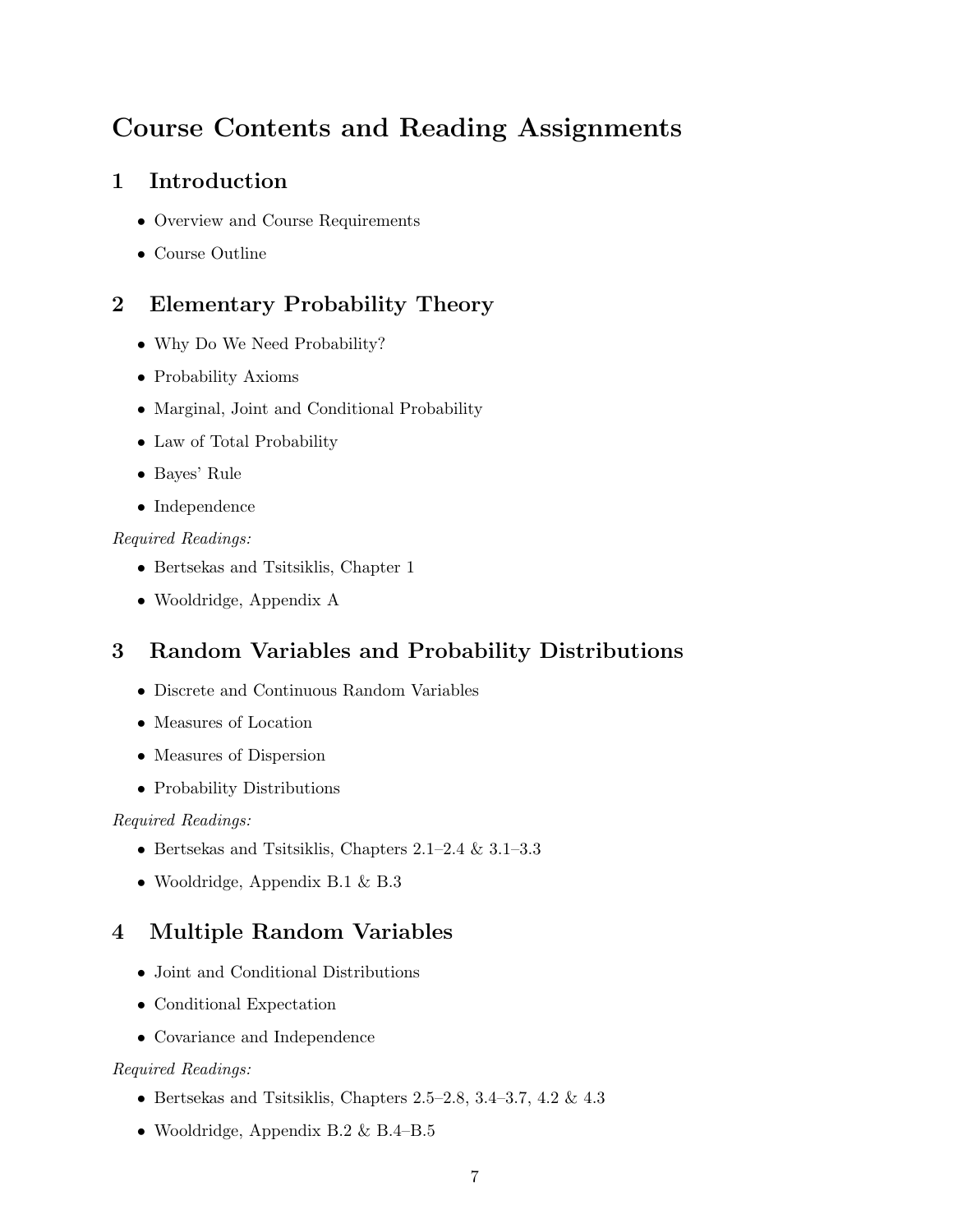## 5 Univariate Statistical Inference

#### 5.1 Point Estimation

- Properties of Estimators
- Sampling Distribution
- Elementary Asymptotic Theory

#### 5.2 Interval Estimation

• Confidence Intervals

#### 5.3 Hypothesis Testing

- Logic of Statistical Testing
- p-Values

#### Required Readings:

- Wooldridge, Appendix C
- Bertsekas and Tsitsiklis, Chapter 5

### 6 What is Regression?

- Nonparametric Regression
- Linear Regression
- Bias-Variance Tradeoff

#### Required Readings:

• Wooldridge, Chapter 1

### 7 Simple Linear Regression

- Mechanics of Ordinary Least Squares
- Linear Model Assumptions
- Properties of the Least Squares Estimator
- Gauss-Markov Theorem
- Testing and Confidence Intervals
- Large Sample Inference

Required Readings: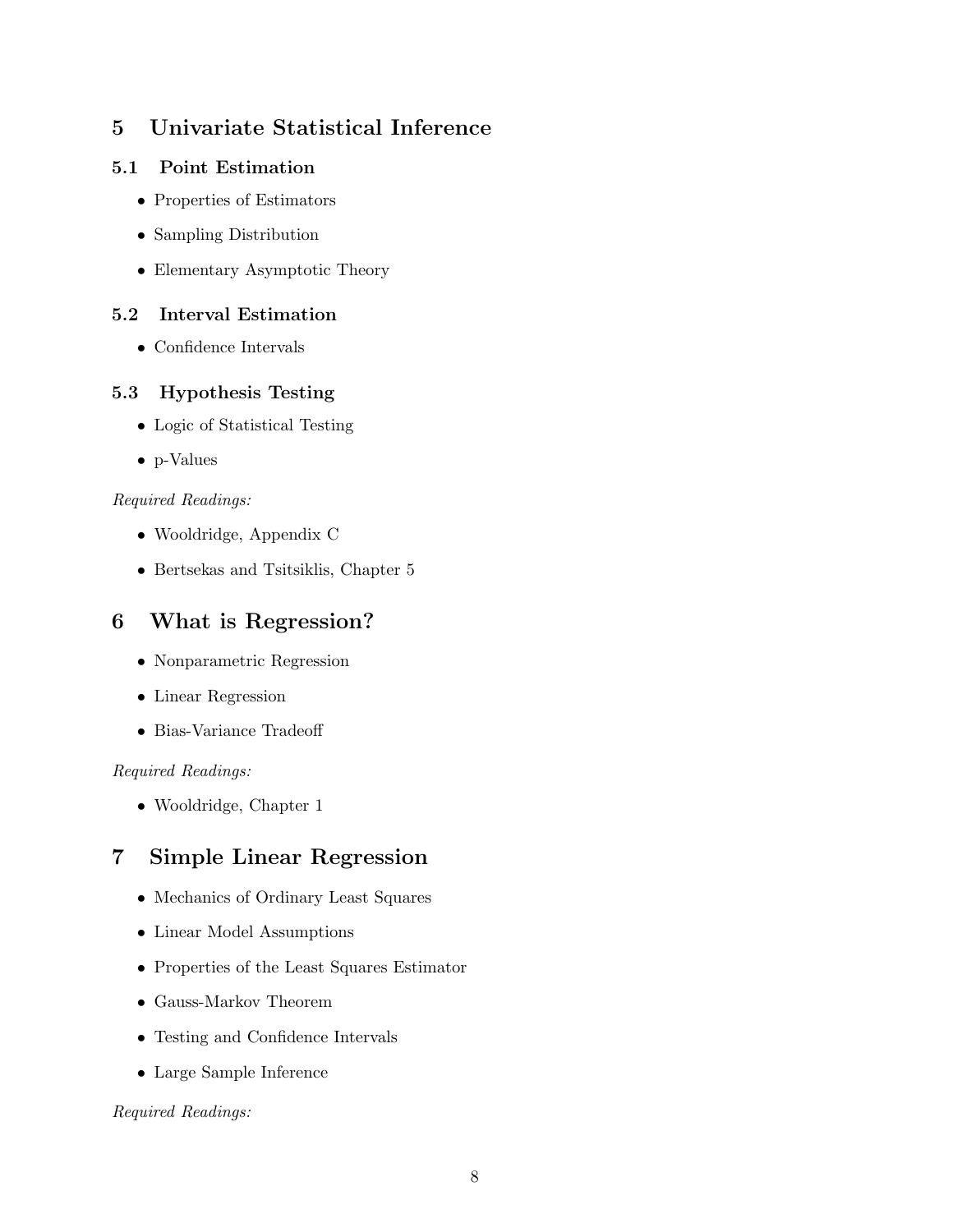• Wooldridge, Chapter 2

#### Optional Readings:

• Tatem, Andrew J; Carlos A. Guerra; Peter M. Atkinson; and Simon I. Hay. 2004. "Momentous Sprint at the 2156 Olympics." Nature 431 (30 September): 525.

### 8 Linear Regression with Two Regressors

#### 8.1 Mechanics of Regression with Two Regressors

- Motivation for Multiple Regression
- Mechanics and Inference in OLS with Two Regressors

#### 8.2 Omitted Variables and Multicollinearity

- Omitted Variable Bias
- Multicollinearity

#### 8.3 Dummy Variables, Interactions and Polynomials

- Dummy Variables
- Interaction Terms
- Polynomials and Logarithms

#### Required Readings:

• Wooldridge, Chapters 3–7

### 9 Multiple Linear Regression

#### 9.1 Mechanics of Multiple Regression

- Review of Matrix Algebra and Vector Calculus
- Mechanics of Multiple Linear Regression

#### 9.2 Statistical Inference with Multiple Regression

- Statistical Inference for Multiple Linear Regression
- Testing Multiple Hypotheses

#### Required Readings:

• Wooldridge, Appendix D & E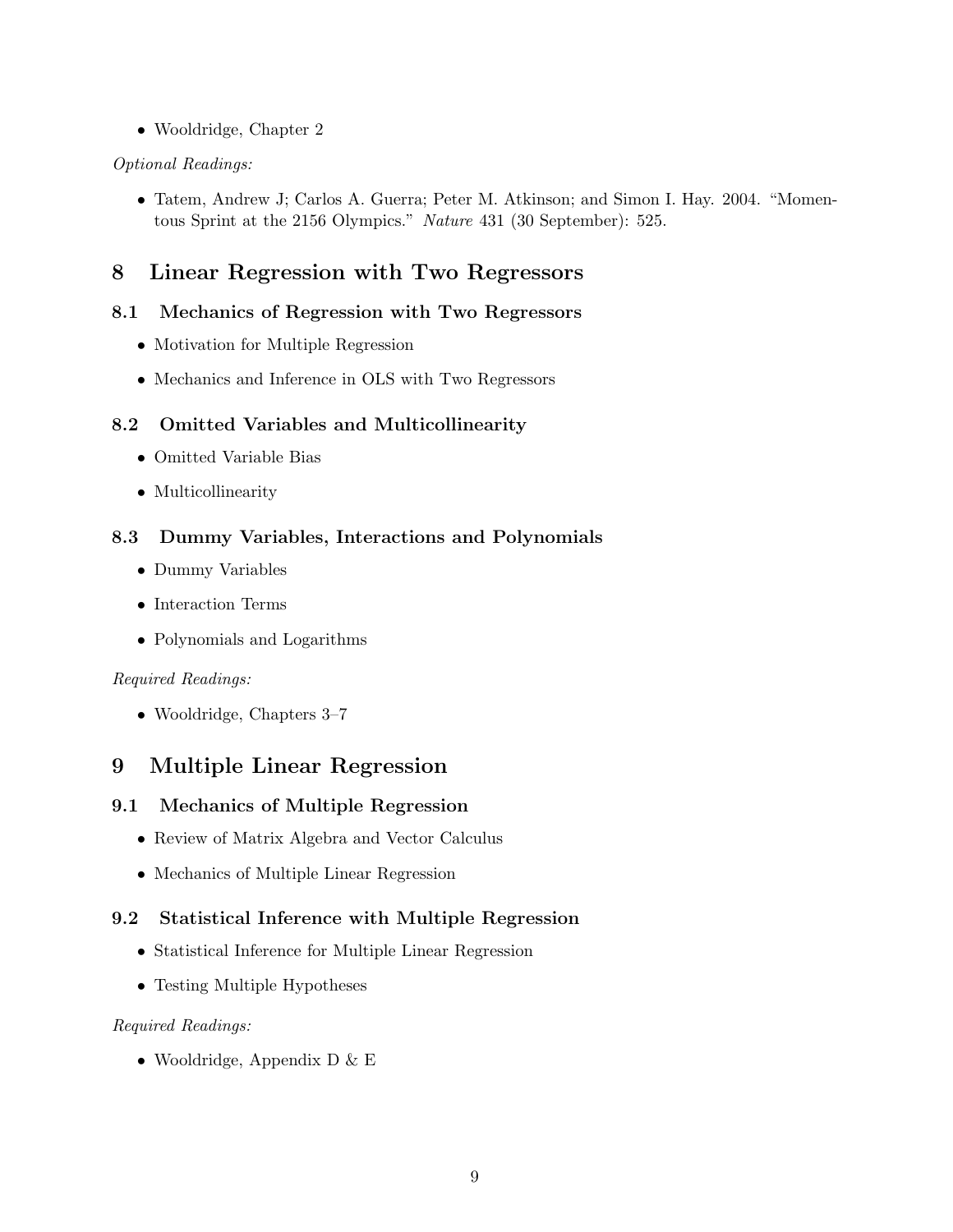## 10 Diagnosing and Fixing Problems in Linear Regression

#### 10.1 Outliers and Influential Observations

- Plotting Residuals
- Standardized and Studentized Residuals
- Added Variable and Component Residual Plots
- Leverage and Influence

#### 10.2 Heteroskedasticity, Serial Correlation and Clustering

- Weighted Least Squares
- Generalized Least Squares
- Heteroskedasticity-robust Standard Errors
- Cluster-robust Standard Errors
- Autocorrelation

#### 10.3 Measurement Error

- Types of Measurement Errors
- Measurement Error in the Dependent Variable
- Measurement Error in an Independent Variable

#### Required Readings:

• Wooldridge, Chapters 8–9

#### Optional Readings:

- Jackman, Robert W. 1987."The Politics of Economic Growth in the Industrial Democracies, 1974-80: Leftist Strength or North Sea Oil?" The Journal of Politics, Vol. 49, No. 1, pp. 242-256. (available via JSTOR)
- Wand, Jonathan; Kenneth Shotts; Jasjeet Sekhon; Walter Mebane; Michael Herron; and Henry Brady. 2001 "The Butterfly Did It: The Aberrant Vote for Buchanan in Palm Beach County, Florida." APSR. 95: 793-810.

### 11 Extensions and Advanced Topics (time permitting)

- Nonlinear Regression Models
	- Logit and Probit Models
	- Generalized Linear Models
- Semiparametric and Nonparametric Regression Models